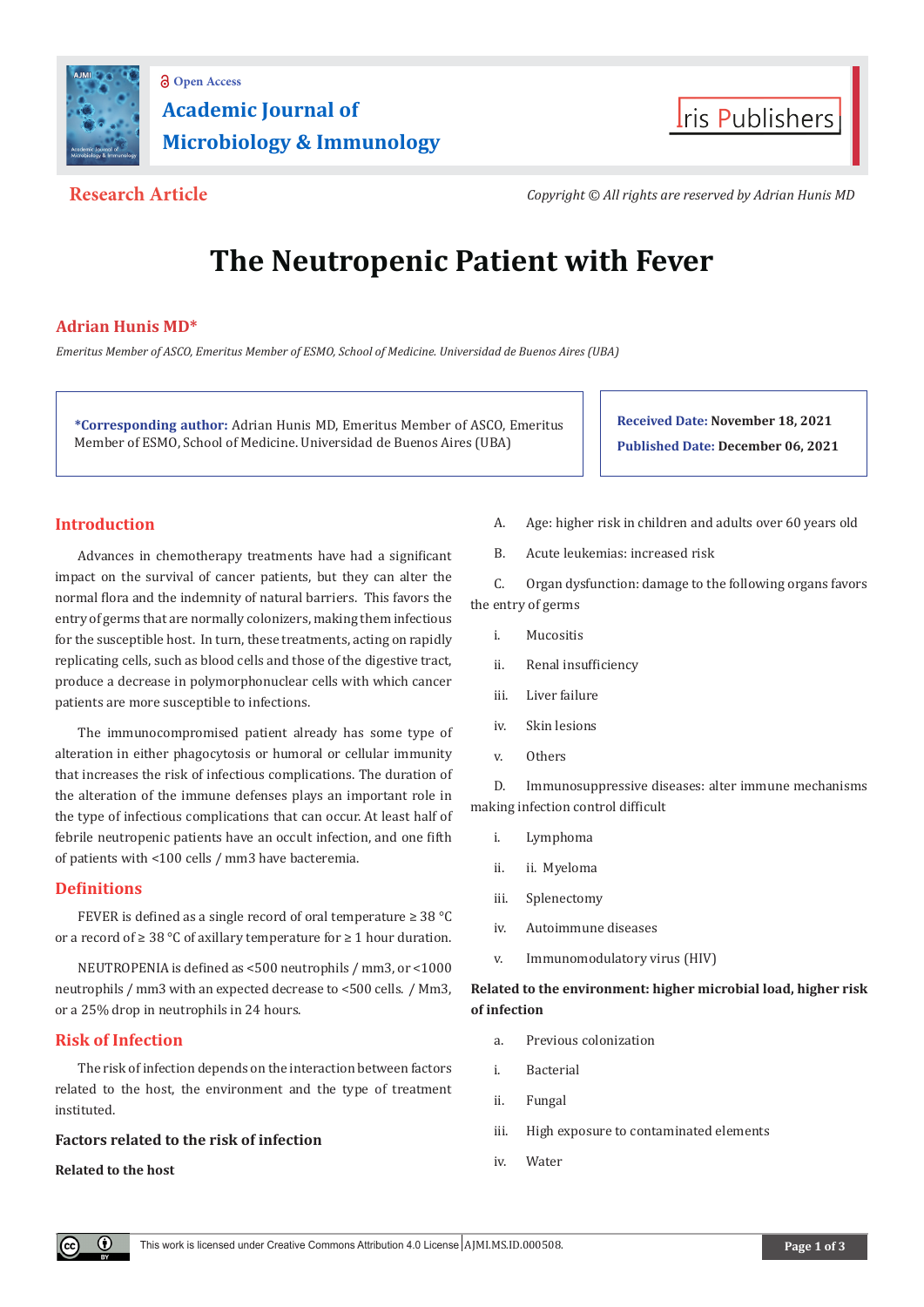- v. Food
- vi. Objects
- vii. Air

#### **Related to the treatment received**

- a. Prolonged neutropenia
- b. Cellular immunosuppression
- c. Bone marrow transplant (BM)
- d. Antimicrobial prophylaxis

#### **Causes of fever (Etiology)**

Often the only manifestation of serious infection in neutropenic patients is the presence of fever. Fever does not have a characteristic pattern, it can even sometimes be absent in the context of generalized infection, either due to severe immune depression or due to the use of drugs such as corticosteroids or NSAIDs.

During the period of neutropenia, more than 60% of fever episodes can be attributed to an infection. The infectious etiology depends on the cause and the depth of the neutropenia. In 20 to 25% they are bacteremic causes, 15 to 20% present evidence of an infectious focus, but in 40 to 60% the patients have fever of unknown origin.

The microorganisms involved in the episodes of bacteremia varied in prevalence over the years, being currently more frequent due to gram-positive bacteria. This can be explained by the continuous evolution of antibiotic use, changes in bacterial resistance patterns, use of antibiotics prophylactically, and changes in medical practice (use of intravenous devices, etc.). Some of these gram-positive bacteria may be resistant to methicillin and sensitive to vancomycin, teicoplanin, linezolid, or quinupristin-dalfopristin. These in general produce more indolent clinical pictures (for example, infections by vancomycin-resistant enterococci -EVR-, coagulase-negative staphylococci, or Corynebacterium jeikeium) in which the delay in a few days in the specific treatment may not impact on the evolution , although it can delay hospitalization. Other gram-positive bacteria (such as S. aureus, Streptococcus viridans, and pneumococcus) can cause fulminant infections that, if not treated early, end with serious complications and even death.

The gram-negative bacteria that cause bacteremia vary according to the epidemiology of each institution. The most frequent are Enterobacteriaceae (E. coli, P. aeruginosa, Klebsiella sp., Enterobacter sp., Proteus sp., Acinetobacter sp., Etc.).

Although fungal infections in general are superinfections, some fungi such as Candida sp. they can sometimes cause primary infections. Others less frequent and that are related to prolonged neutropenias are Aspergillus sp., Cryptococcus sp., Trichosporum sp., Etc. High-risk patients or those undergoing OM transplantation as well as HIV patients can also suffer from viral infections, for example by CMV, EBV, hepatitis B and C, adenovirus, respiratory

syncytial virus, parainfluenza virus, herpes simplex, VZV, etc. Other microorganisms that may be associated with causes of fever are Pneumocystis carinii, toxoplasma, Mycobacterium tuberculosis.

 However, there are other causes of fever of non-infectious origin such as progression of the underlying disease, fever related to transfusions, some drugs or allergies.

#### **Pretreatment evaluation**

Infection in the febrile neutropenic patient is an infectious emergency given the high mortality rate. Considering the high probability of the absence of symptoms or signs of infection and the high mortality in neutropenic patients, the mere presence of fever warrants rapid therapeutic action (IED). A thorough physical examination should be performed looking for symptoms such as pain or inflammatory signs in the periodontal, pharyngeal, lower esophagus, lungs, perineum including the anus, back of the eye, skin, catheter insertion sites, or spinal puncture (if performed), and the periungual region. Then, a sample should be taken for culture for bacteria and fungi from blood (through each branch of the catheter and from peripheral blood), urine culture (especially if it refers to symptoms or if the sediment is abnormal or if it has a probe placed bladder, pericateter discharge if present), stool culture if necessary. For epidemiological reasons, you can search for colonization in the nostrils (S. aureus, penicillin-resistant pneumococcus or Aspergillus sp.), And rectally (P. aeruginosa or other multi-resistant gram-negative bacillus, EVR, Candida tropicalis). Imaging methods such as plain radiography or chest CT and abdominal or renal ultrasound are also recommended if there are any symptoms.

It is also necessary to perform a complete blood count, hepatogram, ionogram, urea and creatinine at least every three days, and more frequently if nephrotoxic drugs such as amphotericin B are used.

#### **Initial empirical treatment (ITE)**

In a febrile neutropenic patient, a treatment that meets the following criteria should be implemented:

- i. Immediate start
- ii. Antibiotics
- a. broad spectrum
- b. bactericides
- c. in maximum doses

iii. Consider the variables described below for the best choice:

- a. Local epidemiology
- b. Local resistance profile
- c. Presence of clinical focus
- d. Previous administration of ATB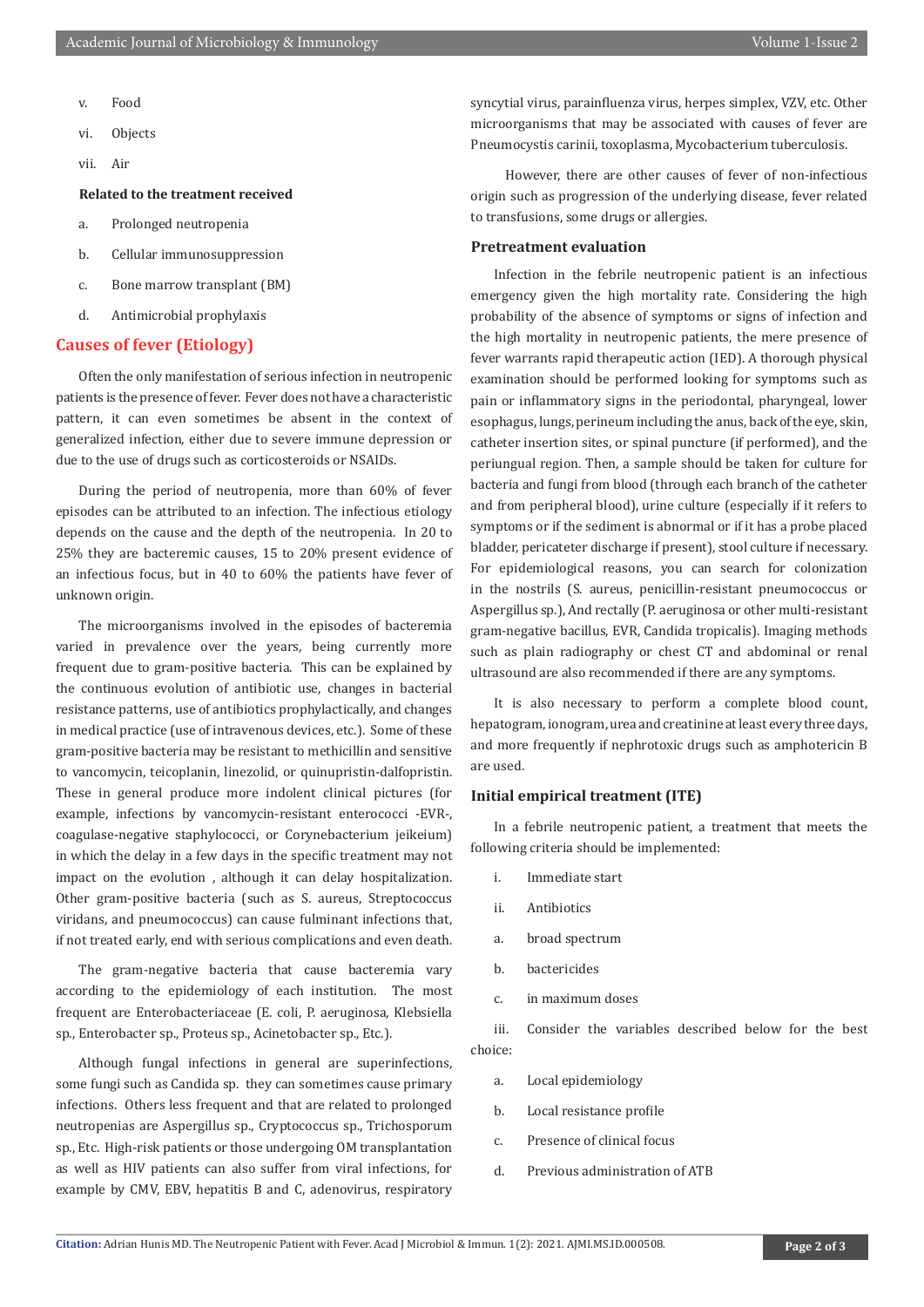- e. Previous hospitalization
- f. Hemodynamic status
- g. Other immune defects
- h. Allergies, organic damage

The main reason for rapidly starting empirical treatment is the high risk of infection-related mortality in neutropenic patients, especially when caused by gram-negative bacilli. Not all patients share the same risks. Therefore, the patient's risk must be categorized

Since the 1980s, different risk scores have been proposed considering clinical criteria (Talcott in 1988, Freifeld in 1997). In 2000, the MASCC study (Multinational Association for Solidarity Care in Cancer Risk Index) evaluated 1,139 patients in 15 countries. In this study, a series of clinical variables is considered, assigning a score to each of them. If the sum of the scores is  $\geq 21$ , the patient is considered low risk, which has a positive predictive value of 91%  $(E = 68\%, S = 71\%).$ 

#### **Low risk related factors:**

- a. PMN count> 100 cells / mm3
- b. absolute monocyte count> 100 cells / mm3
- c. Normal chest X-ray
- d. normal kidney and liver function
- e. duration of neutropenia <7 days
- f. resolution of expected neutropenia in <10 days
- g. not associated with a catheter
- h. early evidence of spinal recovery
- i. Malignant disease in remission
- i.  $T^{\circ}$  <39 $^{\circ}$ C
- k. No alteration of the neurological or mental state
- l. No abdominal pain
- m. There are no comorbid complications

In low-risk patients, oral antibiotic treatment may be indicated, either on an outpatient basis or in hospital. In the case of outpatient treatment, the possibility of strict surveillance and the availability of a quick consultation to the health establishment should be ensured, if necessary, 24 hours a day, 7 days a week. If the need for intravenous treatment is considered, it can also be hospitalized or can be treated on an outpatient basis.

Another point to take into account when choosing the TEI is whether or not it is indicated to associate vancomycin. The indications for vancomycin in treatment are:

- a. The state of shock
- b. Catheter-related infection + high incidence of MRSA

c. Suspicion of sepsis due to S. viridans

d. Documentation of MRSA and S. viridans resistant to penicillin

e. Bacteremia due to gram-positive cocci documented in cultures, without response to initial treatment

Monotherapy versus combination Therapy

Several studies demonstrate the efficacy of monotherapy with carbapenems, piperacillin / tazobactam, cefepime or ceftazidime as monotherapy for hemodynamically stable patients with neutrophils> 500 cells / mm3.

In high-risk patients, with severe neutropenia or those lasting more than 6 days, or with hemodynamic instability, the addition of aminoglycosides is recommended.

 In centers where there is a high prevalence of germs resistant to ceftazidime, its use as monotherapy is not recommended.

#### **On the 3rd day the patient will be reevaluated:**

- a. The presence of fever
- b. Search for the presence of an infectious focus
- c. Crop results
- d. Clinical / hemodynamic stability
- e. The persistence of neutropenia

f. The presence of mucositisIndications for the initiation of empirical Amphotericin B

- g. The persistence of fever> 5-7 days
- h. Recurrence of fever> 7 days
- i. Recurrent or persistent fever at the start of neutropenia
- j. Suspicion of sinusitis
- k. Nasal ulcer
- l. New or persistent pulmonary infiltrate despite treatment
- m. Esophagitis

#### **General Preventive Measures**

Considering that the neutropenic patient is at risk of infection, preventive measures should be implemented to reduce this risk.

The measures to be taken are:

i. Proper hand washing: it is the most important and effective measure to prevent the transmission of infections. It should be carried out preferably with antiseptic soap or alcoholgel, before entering the room and before leaving it, and each time contact with the patient must be made

ii. Single room: it is preferable if possible and visits should be limited